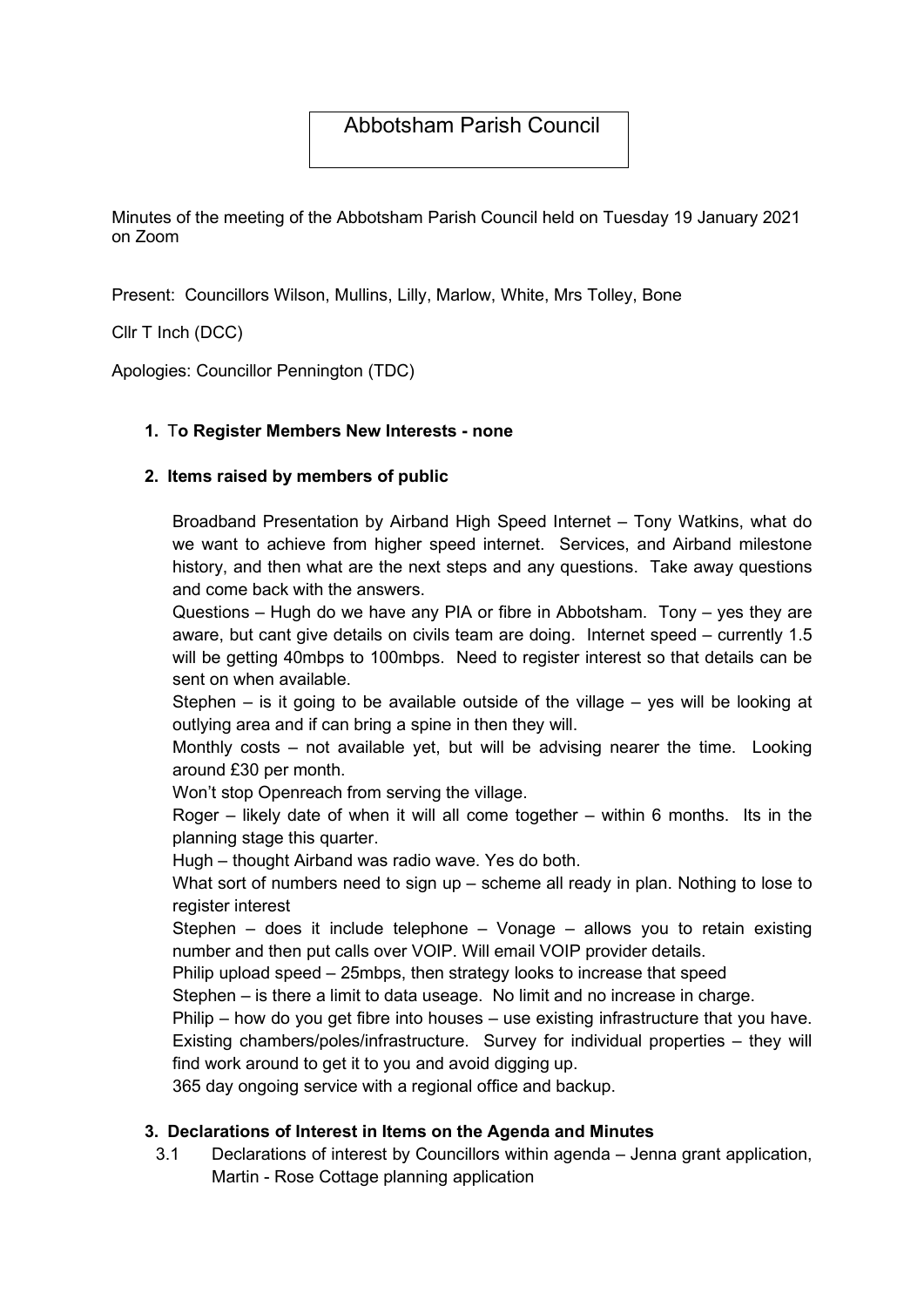- 3.2 Minutes of previous meeting held on 15 December 2020 defer to next meeting
	- 3.2.1 Matters arising not covered by Agenda Philip completed on climate change, Grass high cut been carried out, waiting for invoice

### 4. Report by Councillor Philip Pennington or Robert Hicks

### 5. Report by Councillor T Inch

Salt bins – yes all ok

School meals not being up to scratch – national news. DCC have done well and only had one complaint. Giving out £15 a week for caterer food parcel or £15 voucher for parent to purchase food.

Free laptops – if any child learning from home and need device contact the school as they have devices to give out and DCC have them. Any problems go back to Tony Budget decided on 18 February guessing council tax will have to go up again, bad for rural areas as they don't see benefits of it going up. Social services major element of the money. Likely Torridge will follow suit.

DCC elections still going ahead in May at the moment. Difficult for canvassing. May be put back to the Autumn

Hugh – Rotary Club doing good job marshalling the leisure centre. Pothole repaired on link road/Buckleigh Road, why don't they repair more when they were there. Probably due to red tape, just have to keep complaining

Pothole at Silford Cross keeps getting filled every 3 or 4 weeks, big accident happened and the person is claiming from DCC

#### 6. Planning

- 6.1 1/1197/2020/FUL Erection of a single storey service centre to provide dining and recreational facilities`11 for the residents of the existing and proposed Care dwellings, Kenwith Castle, Abbotsham – Hugh – reason they put it in was intilally included in the bigger scheme but considered too small to serve all residents. This one will allow 60 people so much better size. Present crisis emphasised that there is no where else to go. This facility be able to be used for restaurant and meeting room. Only concern that any vehicles need accommodate for disabled and motability scooters/buggy. Internally no cupboards for dvds, books etc. Comments – provision of parking for blue badge users and disability buggies – all agreed
- 6.2 1/0002/2021/FUL Extension to existing garage to create first floor accommodation above, proposed terrace to rear and associated alterations to dwelling, Rose Cottage, Pump Lane, Abbotsham – Philip – in keeping, seems sensible, not increasing footprint, looks in keeping with character with Pump Lane. No objections – all agreed
- 6.3 1/1012/2020/FULM Change of use of land from agricultural to recreation for the purpose of camping and retrospective works of on site tracks (Additional Information) | The Ultimate Adventure Centre Abbotsham Bideford Devon EX39 5AP - Rationale now provided – all hillside for camping, not for the area that they used previously. Philip thinks you could get 200 – 300 pitches.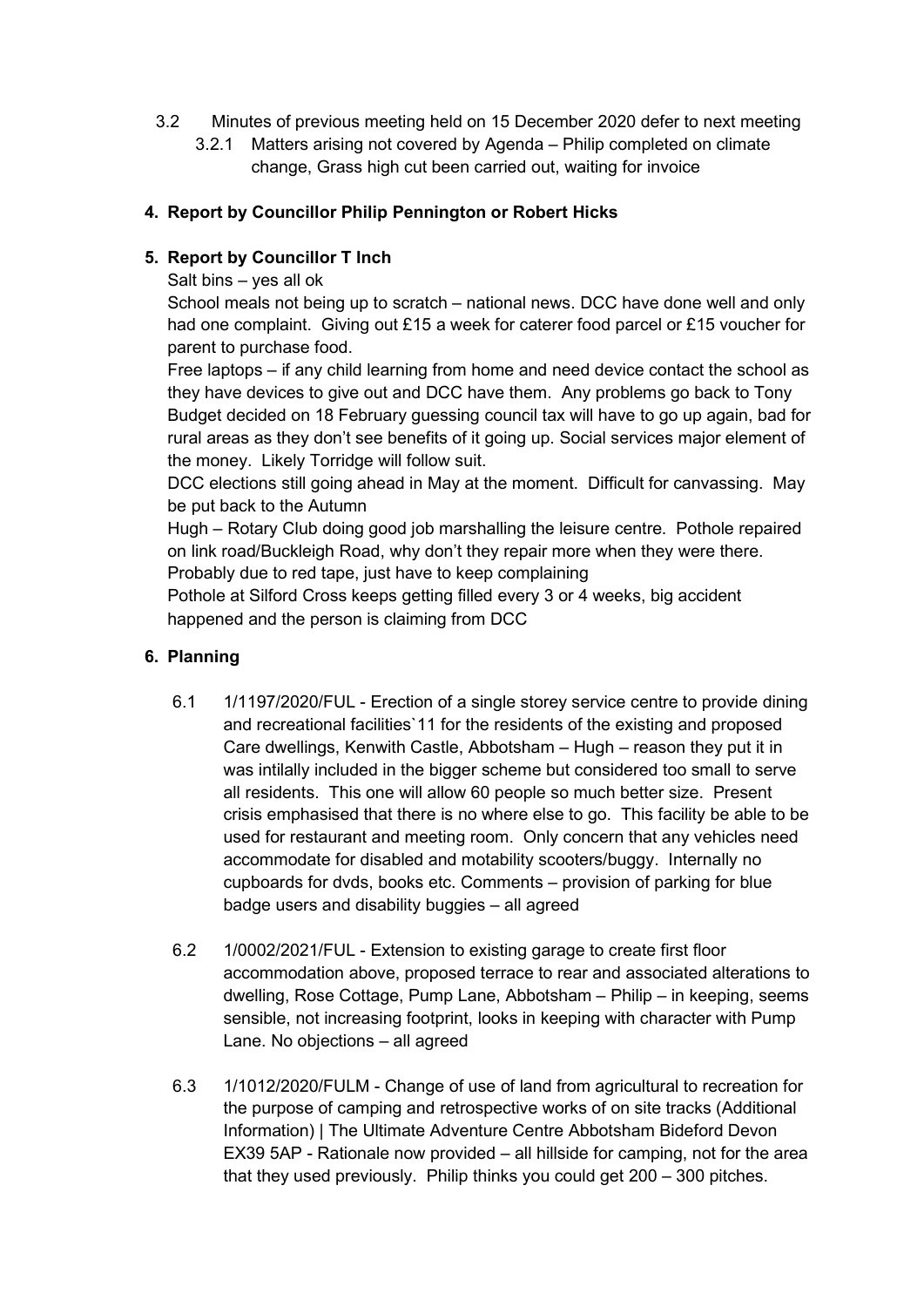Stipulation about number of pitches and the traffic that would generate – advise planning support that we will be discussing it at our next meeting on 23 February

## 7. Clerks Report

- 7.1 Defibrillators Jenna completed form to register but needs the serial number. All information is in the cabinet
- 7.2 Highway issues correspondence circulated from Roger. Meeting with Kieran over the year ago still not been actioned. Hedge cutting by Big Sheep overflow car park not been done but he is doing where he wants to do his own cutting. Gullies not being cleared along the road down by Big Sheep. Approach Kieran again to see if he's had an update. Write to Rick – has he responded to Kieran and express our concerns over the safety issues on the corner Underground spring runs down to the drain, water there for more than 24 hours – like an ice rink when freezing weather. This was a repaired drain and something needs to be done.

Snow warden – Colin Harris will take it on from Roger

- 7.3 Dog bins Request for dog bin Wag Cross to Cornborough to Lake. No dog bin – Abbotsham cliffs to \*\* no verge along that road, is there an alternative location. Field at junction old Abbotsham station. Right hand bill Moase or at top of Rocky Lane. No problem with PC paying but need to agree siting. Jenna at top of Rocky Lane
- 7.4 Co-option of parish councillor advertise for co-option

## 8. Chairs Report

- 8.1 Bus stop swap shop invoice from Micky
- 8.2 Village hall damage gone through insurance, window fitted yesterday, just need to block it off in some form, just not certain yet
- 8.3 Rural broadband dealt with in open session.
- 8.4 VIPS maintenance around the village Philip said Micky suggest 2 sessions a month and if he is given list of jobs – Village maintenance on next agenda and how it can be added to list. Litter picking can be added to list.
- 8.5 Village Grass cutting 2021/2022 Northam Town Council happy to consider cutting the verges but want the clerk to speak to their maintenance team. She will come back to when she has an update. Steve Harding cuts grass in Woolsery Parish contact clerk to see if he does grass cutting outside area. Verge below village on right hand side privately owned.

## 9. Finance

- 9.1 Grants
	- 9.1.1 Grants in 2020/21
	- 9.1.2 Grants in 2021/22
- 9.2 Precept 2021/22 Ready reckoner if left the same it will result in a decrease of £0.02 on a band D property. Grants not yet given from current years budget or the high cut by Ian Woollacott. Unknown what Northam Town Council will charge. All other expenses will remain the same. Contingency amount will